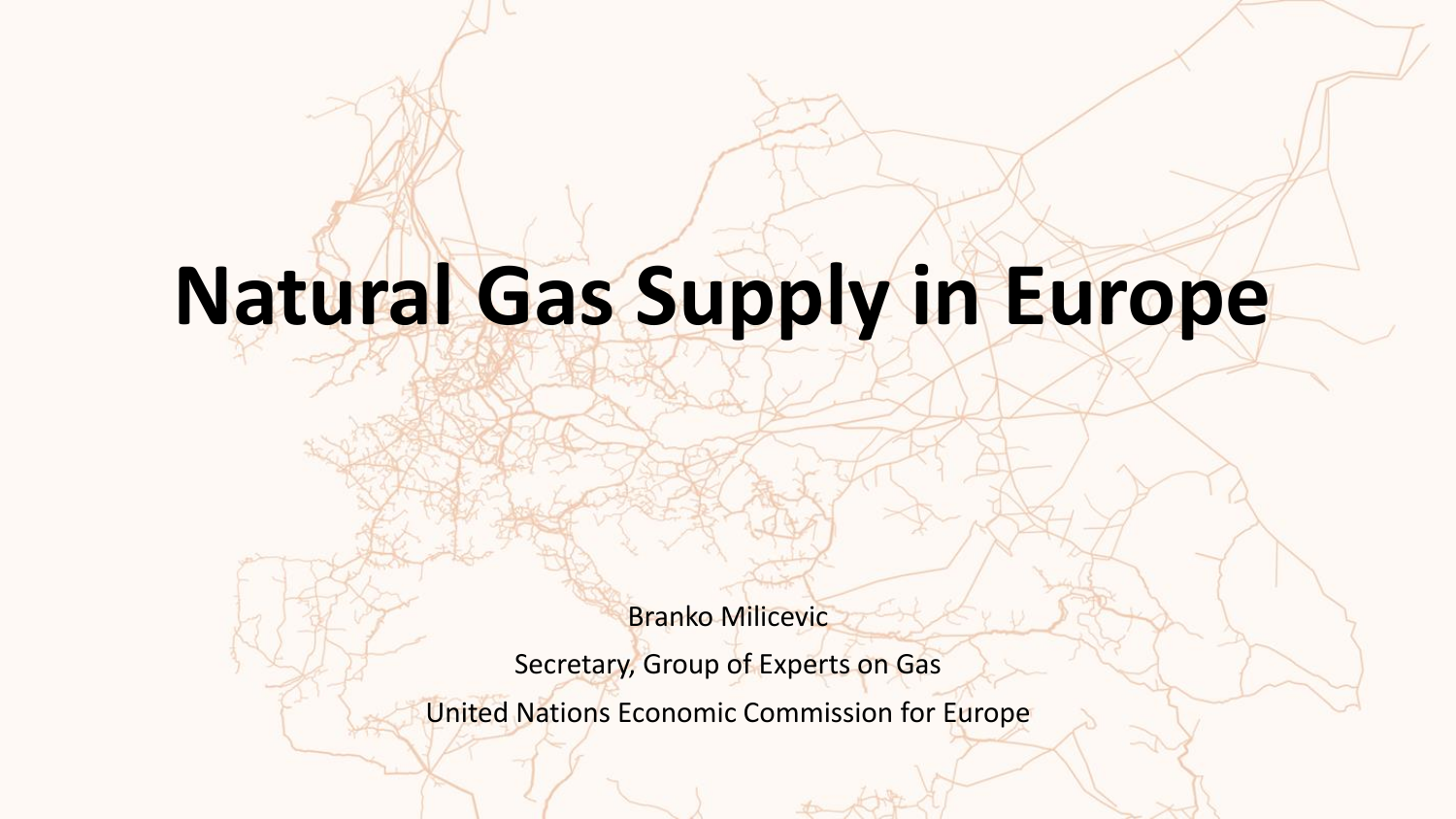

Figure 1: International Natural Gas Benchmarks, in \$/MMBtu. TTF - Title Transfer Facility, a Dutch virtual futures trading point; NBP - UK's virtual national balancing trading point; JKM - Platts Japan Korea Marker LNG Pri *Assessment. Source: https: <https://www.europeangashub.com/european-gas-prices-no-relief-in-november.html>*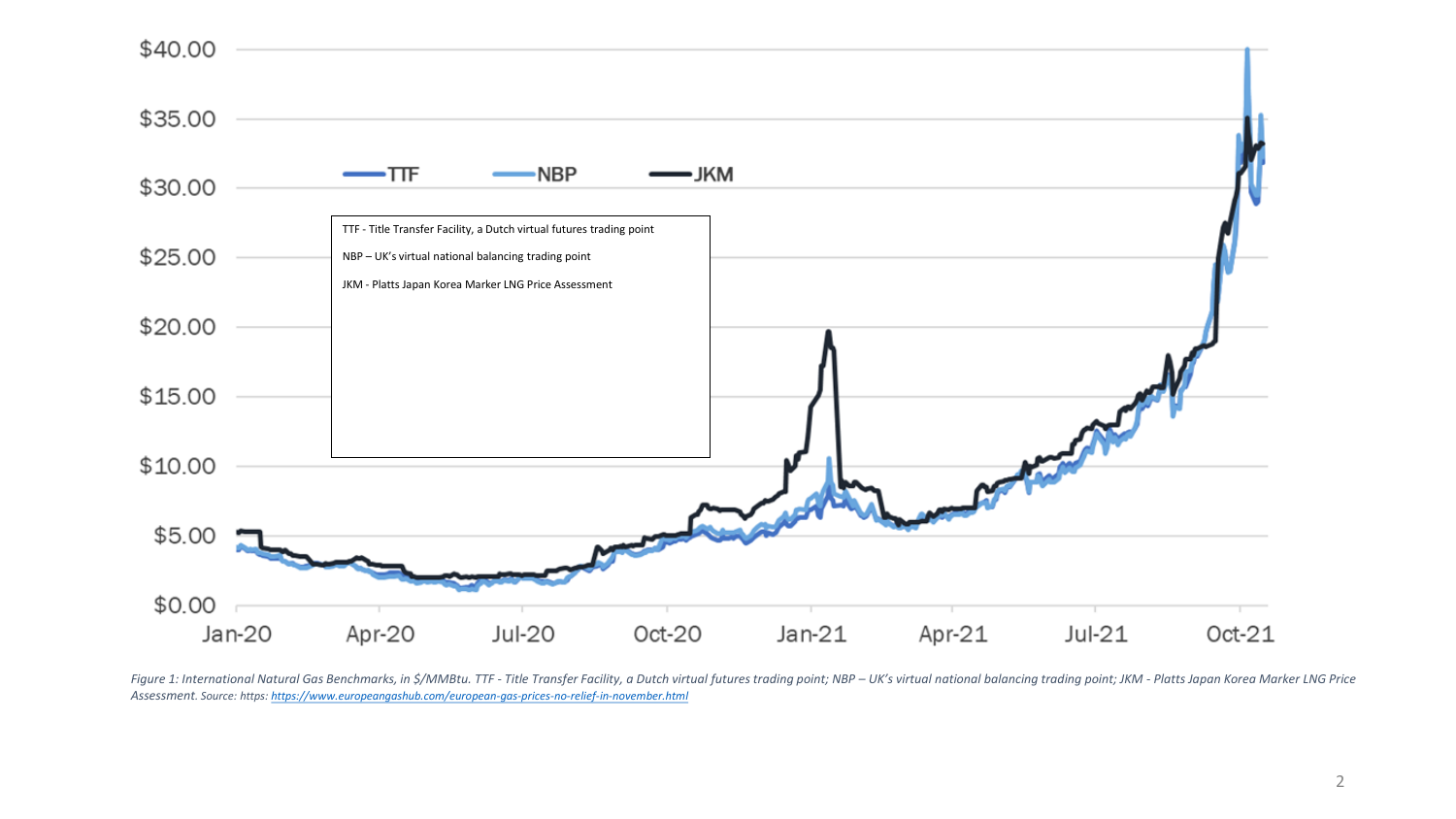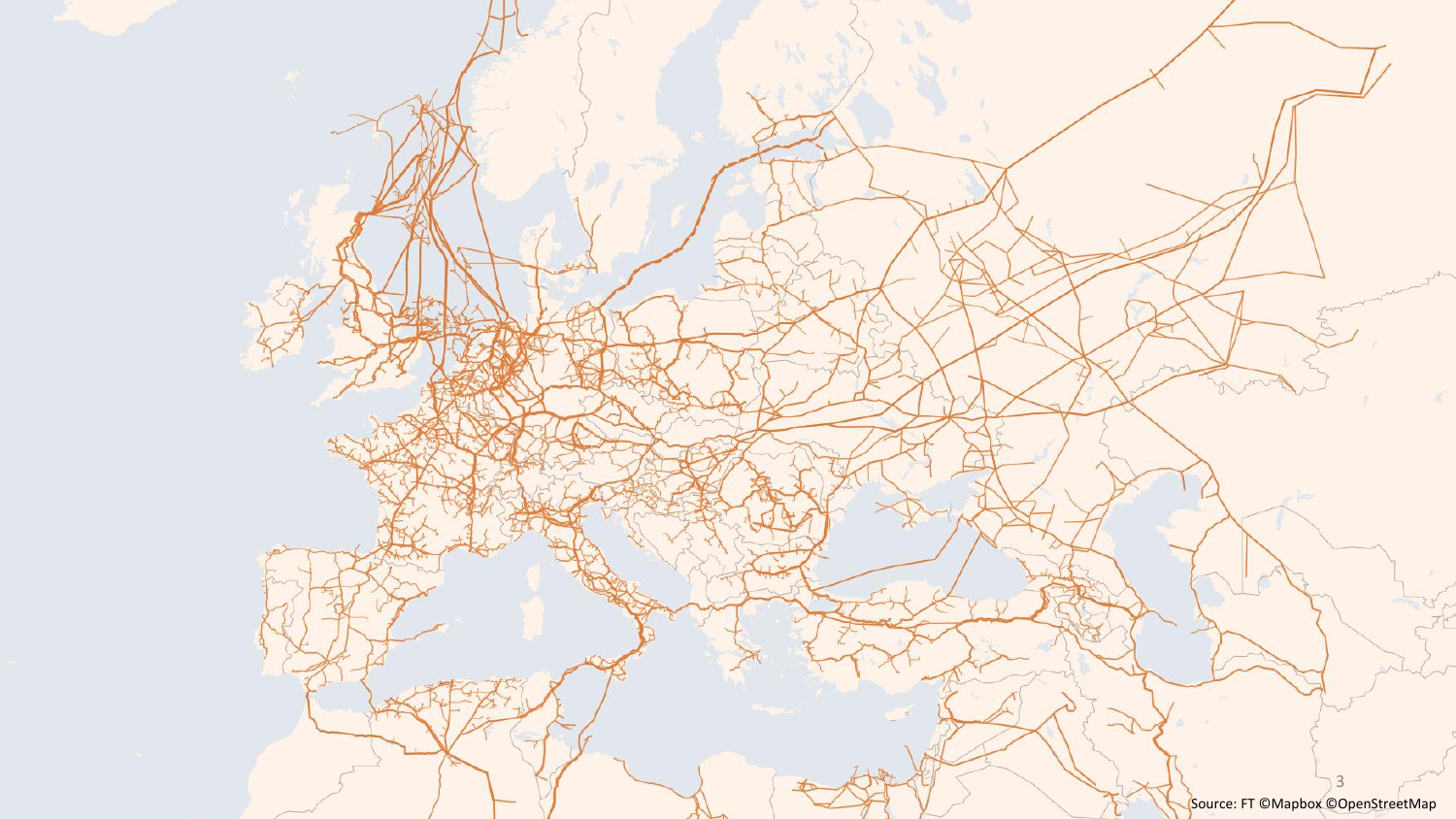## European supply update

- EU domestic production down, Groningen to shut in 2022
- Russia uncertainly over North Stream 2, Ukraine-Poland-Belarus frictions
- North Africa Algeria-Morocco tensions 1 November Algeria stopped Maghreb pipeline
- Norway gas to EU and UK, switch away from coal
- East Med new supply from Israel, Cyprus, Egypt, relations with Turkey
- LNG supply down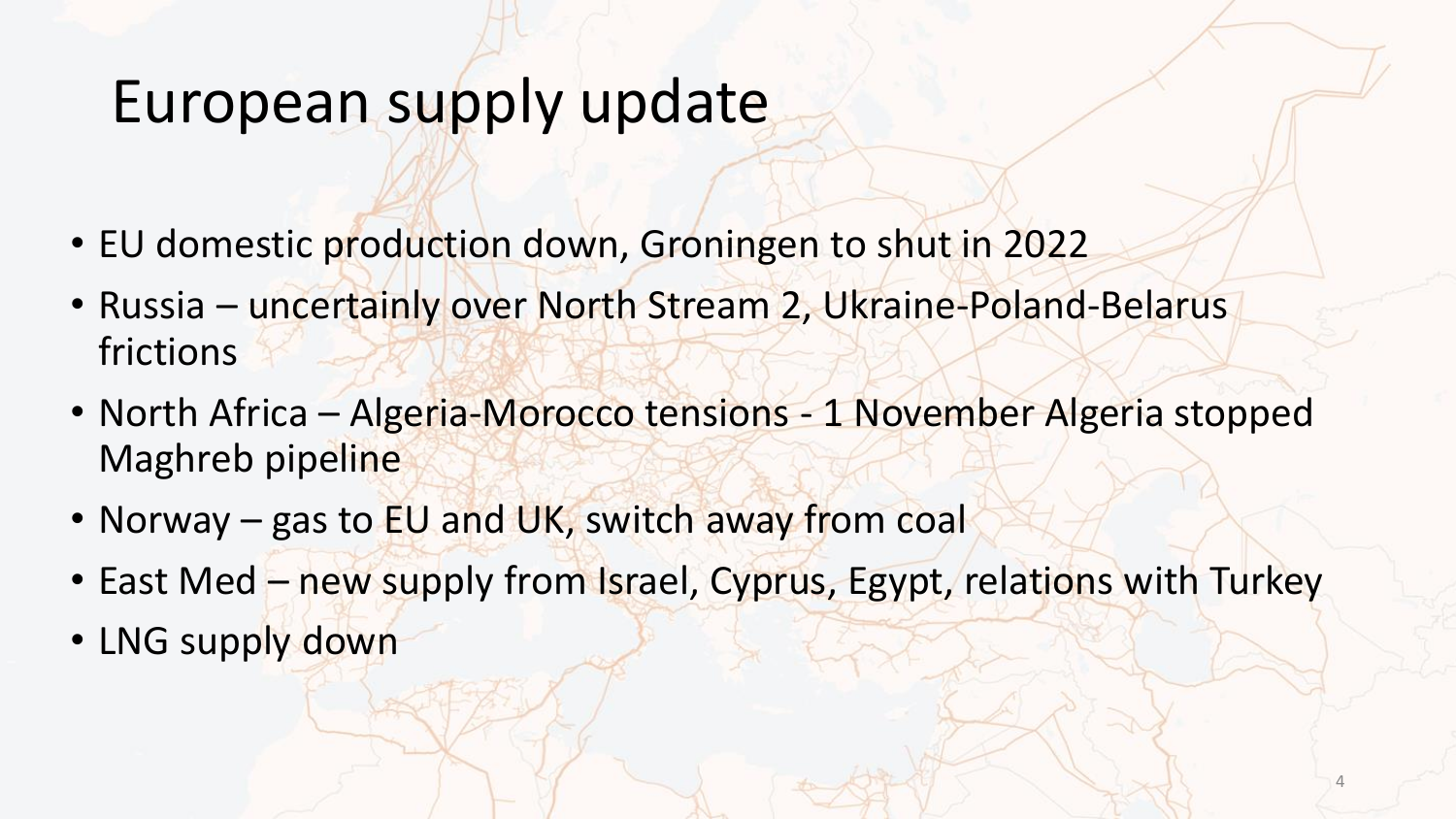# **Global LNG trends 2019-2021**

- China LNG imports up 17 bcm (30 %) due to a cold winter, restocking, economic recovery, switch away from coal. The Power of Siberia pipeline yet to kick in.
- Japan, South Korea, Taiwan LNG imports up 9 bcm (7%)
- Latin America LNG imports up 6 bcm (56 %) driven by drought in Brazil
- Europe/Turkey LNG imports fell by 9 bcm, could fall as low as 15 bcm
- US export capacity doubled from 55 bcm to 97 bcm
- Egyptian capacity also doubled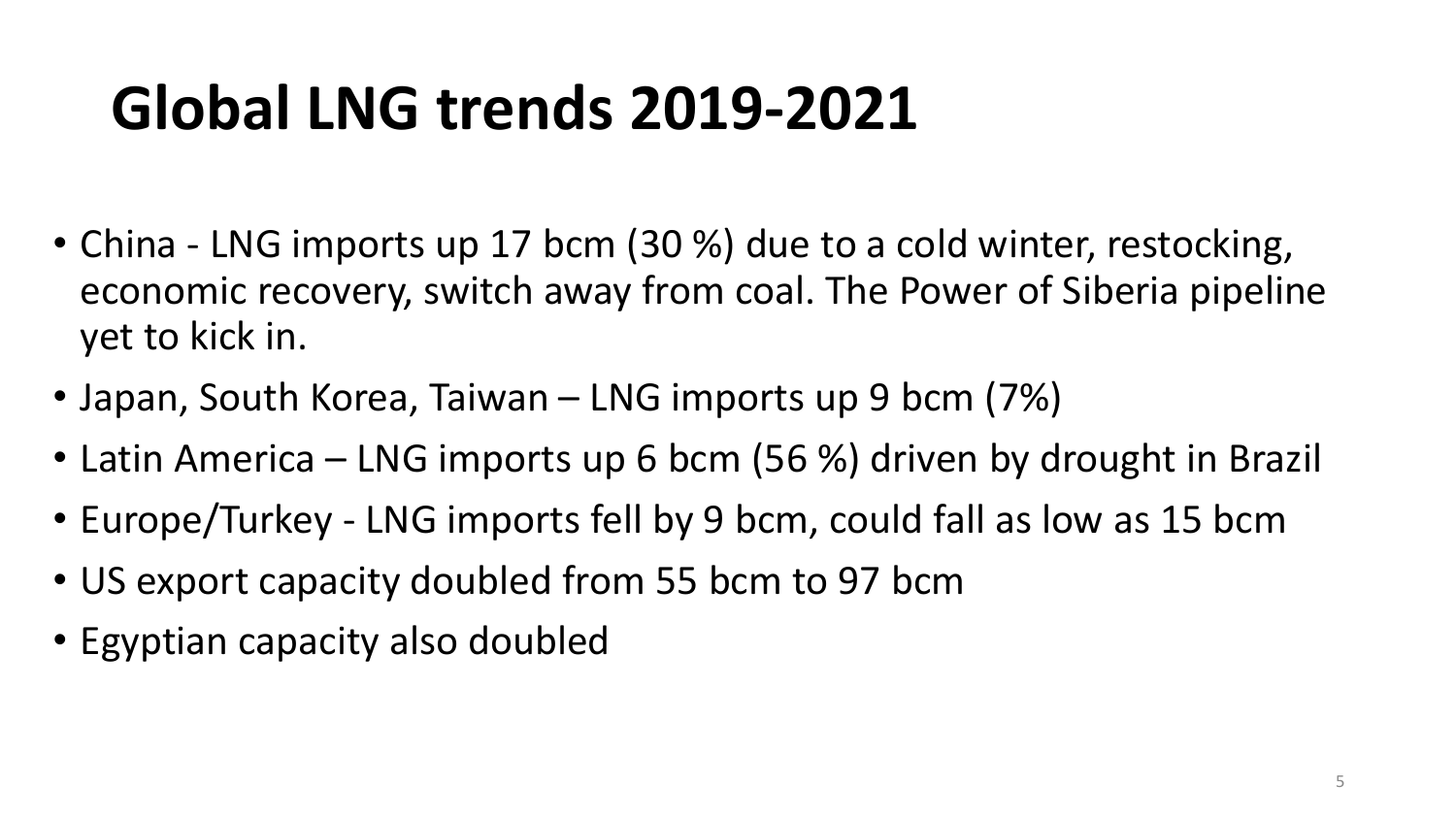#### **UN focuses not the prices, but on their impact on development**

- High prices have lowered the likelihood of achieving the UN 2030 development agenda
- Poverty, hunger, health, air quality, gender, economic development
- Climate action affected; gas prices not discussed at COP26
- New sport in EU: sliding down the Maslow's pyramid of need
- Affordability, availability, accessibility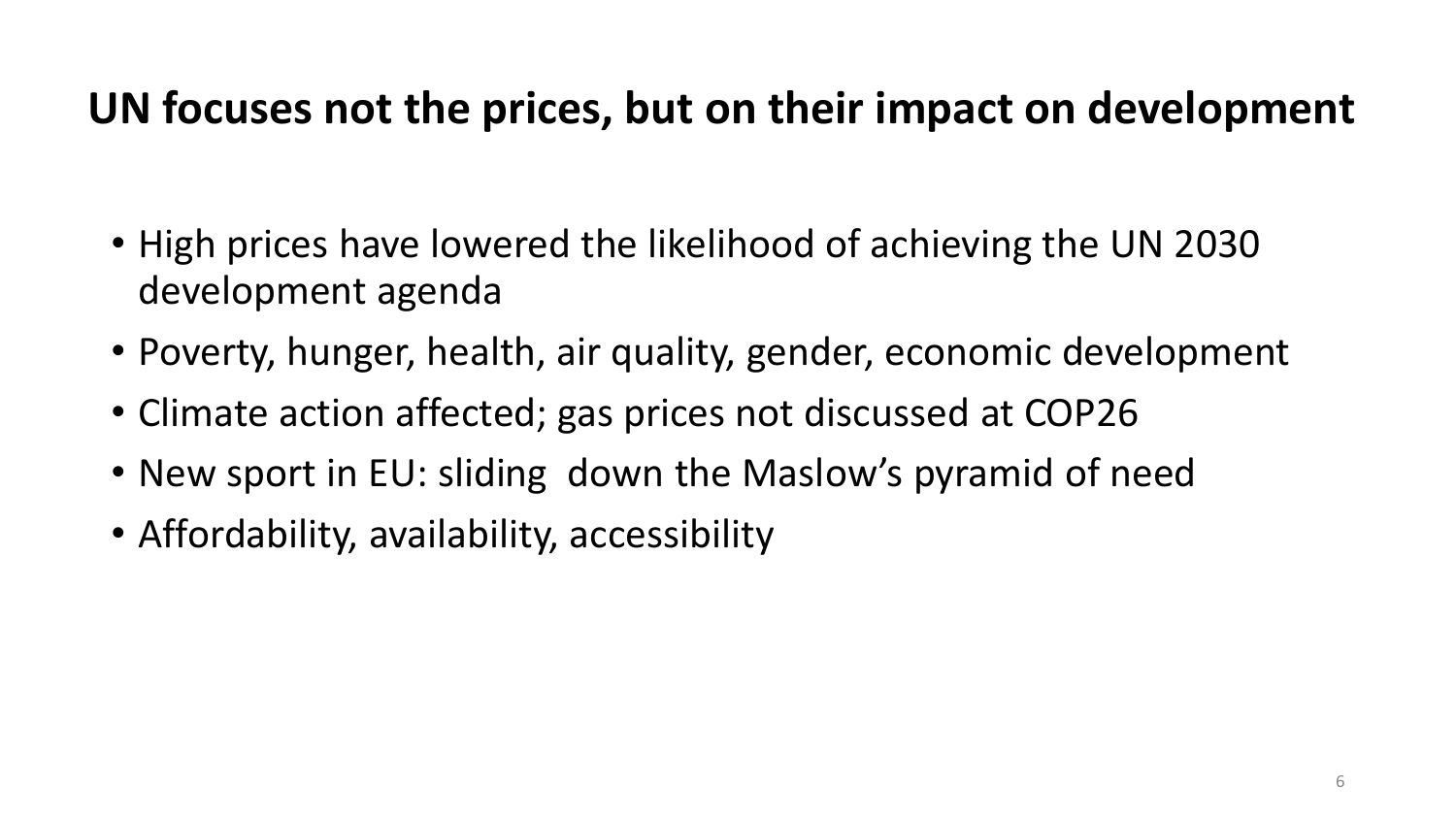### **Webinar: Gas prices and the UN development agenda**

- Organized by the UNECE Group of Experts on Gas
- 13 December 2021, 14:30-16:30 CET
- Webex link: [https://unece.webex.com/unece/onstage/g.php?MTID=ee7ced7cccb1b5e15ac90543ae4e204e1.](https://unece.webex.com/unece/onstage/g.php?MTID=ee7ced7cccb1b5e15ac90543ae4e204e1)
- Explores the recent swings in gas prices and their impact on the UN development agenda – climate action, energy transitions, social cohesion
- Will discuss three key questions:
	- 1. Gas and energy prices: where we are at?
	- 2. Can volatile energy prices kill the UN development agenda?
	- 3. Prolonged COVID + high gas prices = deep crisis?